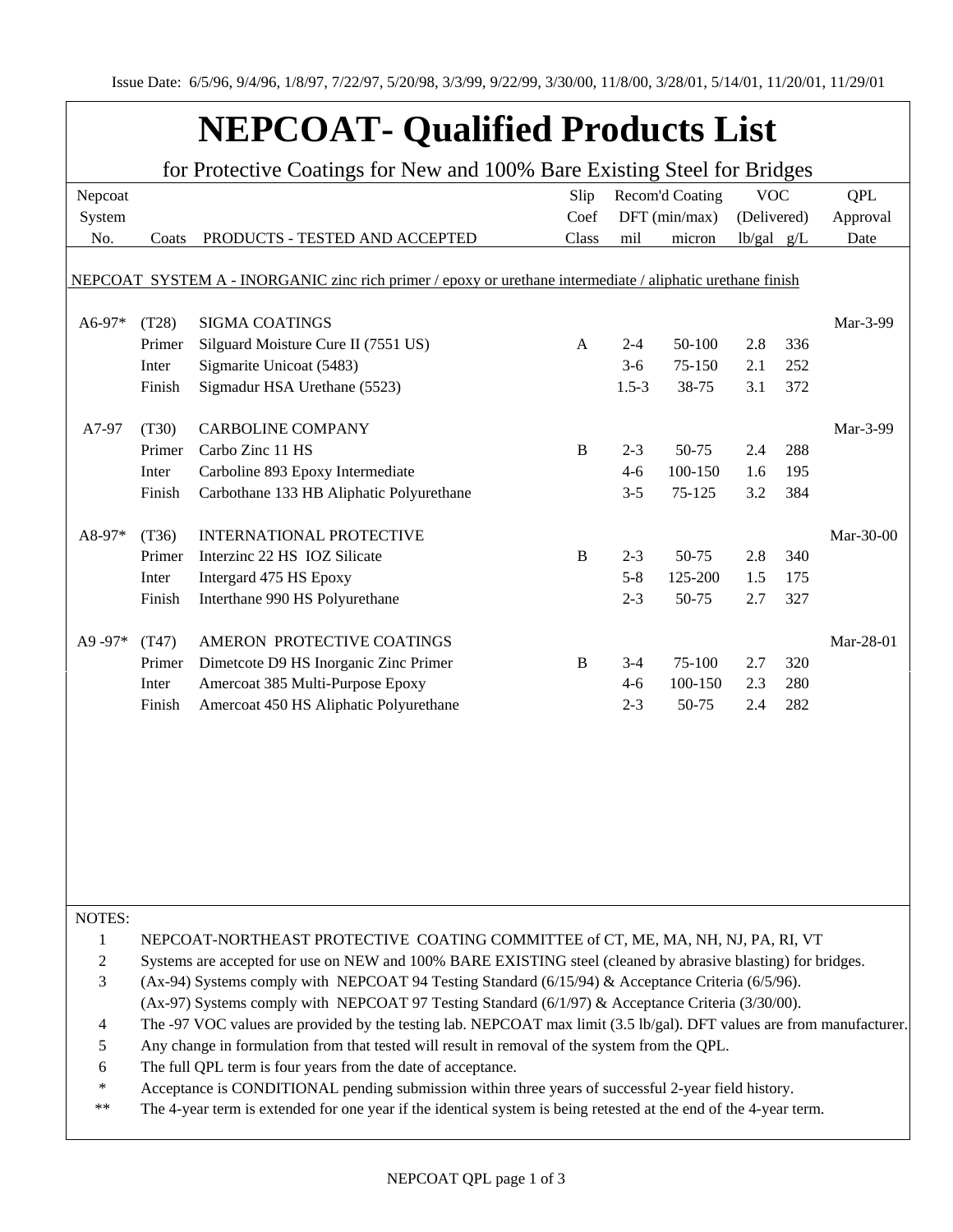## **NEPCOAT- Qualified Products List**

| for Protective Coatings for New and 100% Bare Existing Steel for Bridges |        |                                                                                                          |          |             |               |                |     |                  |
|--------------------------------------------------------------------------|--------|----------------------------------------------------------------------------------------------------------|----------|-------------|---------------|----------------|-----|------------------|
| Nepcoat                                                                  |        | Recom'd Coating<br>Slip                                                                                  |          |             |               | <b>VOC</b>     |     | <b>QPL</b>       |
| System                                                                   |        |                                                                                                          | Coef     |             | DFT (min/max) | (Delivered)    |     | Approval         |
| No.                                                                      | Coats  | PRODUCTS - TESTED AND ACCEPTED                                                                           | Class    | mil         | micron        | $lb/gal$ $g/L$ |     | Date             |
|                                                                          |        |                                                                                                          |          |             |               |                |     |                  |
|                                                                          |        | NEPCOAT SYSTEM B - ORGANIC zinc rich primer / epoxy or urethane intermediate / aliphatic urethane finish |          |             |               |                |     |                  |
|                                                                          |        |                                                                                                          |          |             |               |                |     |                  |
| <b>B5-94</b>                                                             | (T18)  | <b>WASSER HIGH TECH COATINGS</b>                                                                         |          |             |               |                |     | Jan-8-97         |
|                                                                          | Primer | MC-Zinc                                                                                                  | not      | $3 - 5$     | 75-125        | 2.8            | 336 | $(1-yr ext'n)**$ |
|                                                                          | Inter  | MC-Ferrox B                                                                                              | tested   | $3 - 5$     | $75 - 125$    | 2.8            | 336 |                  |
|                                                                          | Finish | MC-Ferrox A                                                                                              |          | $2 - 4$     | 50-100        | 2.8            | 336 |                  |
|                                                                          |        |                                                                                                          |          |             |               |                |     |                  |
| B7-97*                                                                   | (T31)  | <b>CARBOLINE COMPANY</b>                                                                                 |          |             |               |                |     | Feb-18-99        |
|                                                                          | Primer | Carboline 859 Zinc Rich Epoxy Primer                                                                     | B        | $3 - 5$     | 75-125        | 2.7            | 325 |                  |
|                                                                          | Inter  | Carboline 888 Epoxy Intermediate                                                                         |          | $3 - 5$     | 75-125        | 2.8            | 330 |                  |
|                                                                          | Finish | Carbothane 133 HB Aliphatic Polyurethane                                                                 |          | $3 - 5$     | 75-125        | 3.2            | 384 |                  |
|                                                                          |        |                                                                                                          |          |             |               |                |     |                  |
| B8-97*                                                                   | (T42)  | <b>XYMAX COATINGS</b>                                                                                    |          |             |               |                |     | Mar-28-01        |
|                                                                          | Primer | MonoZinc ME III Moisture Cure Primer                                                                     | B        | $3-4$       | 75-100        | 3.0            | 360 |                  |
|                                                                          | Inter  | MonoFerro PUR Moisture Cure                                                                              |          | $3-4$       | $75-100$      | 1.4            | 170 |                  |
|                                                                          | Finish | <b>Bridge Finish</b>                                                                                     |          | $2 - 3$     | 50-75         | 3.0            | 362 |                  |
|                                                                          |        |                                                                                                          |          |             |               |                |     |                  |
| B9-97*                                                                   | (T45)  | <b>SHERWIN WILLIAMS</b>                                                                                  |          |             |               |                |     | Mar-28-01        |
|                                                                          | Primer | Zinc Clad III HS                                                                                         | $\bf{B}$ | $3 - 5$     | 75-125        | 2.8            | 330 |                  |
|                                                                          | Inter  | Macropoxy 646                                                                                            |          | $5 - 10$    | 125-250       | 1.9            | 230 |                  |
|                                                                          | Finish | Acrolon 218 Acrylic                                                                                      |          | $3-6$       | 75-150        | 3.3            | 400 |                  |
|                                                                          |        |                                                                                                          |          |             |               |                |     |                  |
| B10-97*                                                                  | (T49)  | M.A.B. INDUSTRIAL COATINGS                                                                               |          |             |               |                |     | Mar-28-01        |
|                                                                          | Primer | Ply-Tile Epoxy Organic Zinc Primer                                                                       | A        | $2.5 - 3.5$ | 63-88         | 3.5            | 420 |                  |
|                                                                          | Inter  | Ply-Mastic Epoxy                                                                                         |          | $5 - 7$     | 125-175       | 1.3            | 150 |                  |
|                                                                          | Finish | Ply-Thane 890 HS                                                                                         |          | $2 - 6$     | 50-150        | 2.6            | 310 |                  |
|                                                                          |        |                                                                                                          |          |             |               |                |     |                  |

NOTES:

1 NEPCOAT-NORTHEAST PROTECTIVE COATING COMMITTEE of CT, ME, MA, NH, NJ, PA, RI, VT

2 Systems are accepted for use on NEW and 100% BARE EXISTING steel (cleaned by abrasive blasting) for bridges.

3 (Bx-94) Systems comply with NEPCOAT 94 Testing Standard (6/15/94) & Acceptance Criteria (6/5/96).

(Bx-97) Systems comply with NEPCOAT 97 Testing Standard (6/1/97) & Acceptance Criteria (3/30/00).

4 The -97 VOC values are provided by the testing lab. NEPCOAT max limit (3.5 lb/gal). DFT values are from manufacturer.

5 Any change in formulation from that tested will result in removal of the system from the QPL.

6 The full QPL term is four years from the date of acceptance.

\* Acceptance is CONDITIONAL pending submission within three years of successful 2-year field history.

\*\* The 4-year term is extended for one year if the identical system is being retested at the end of the 4-year term.